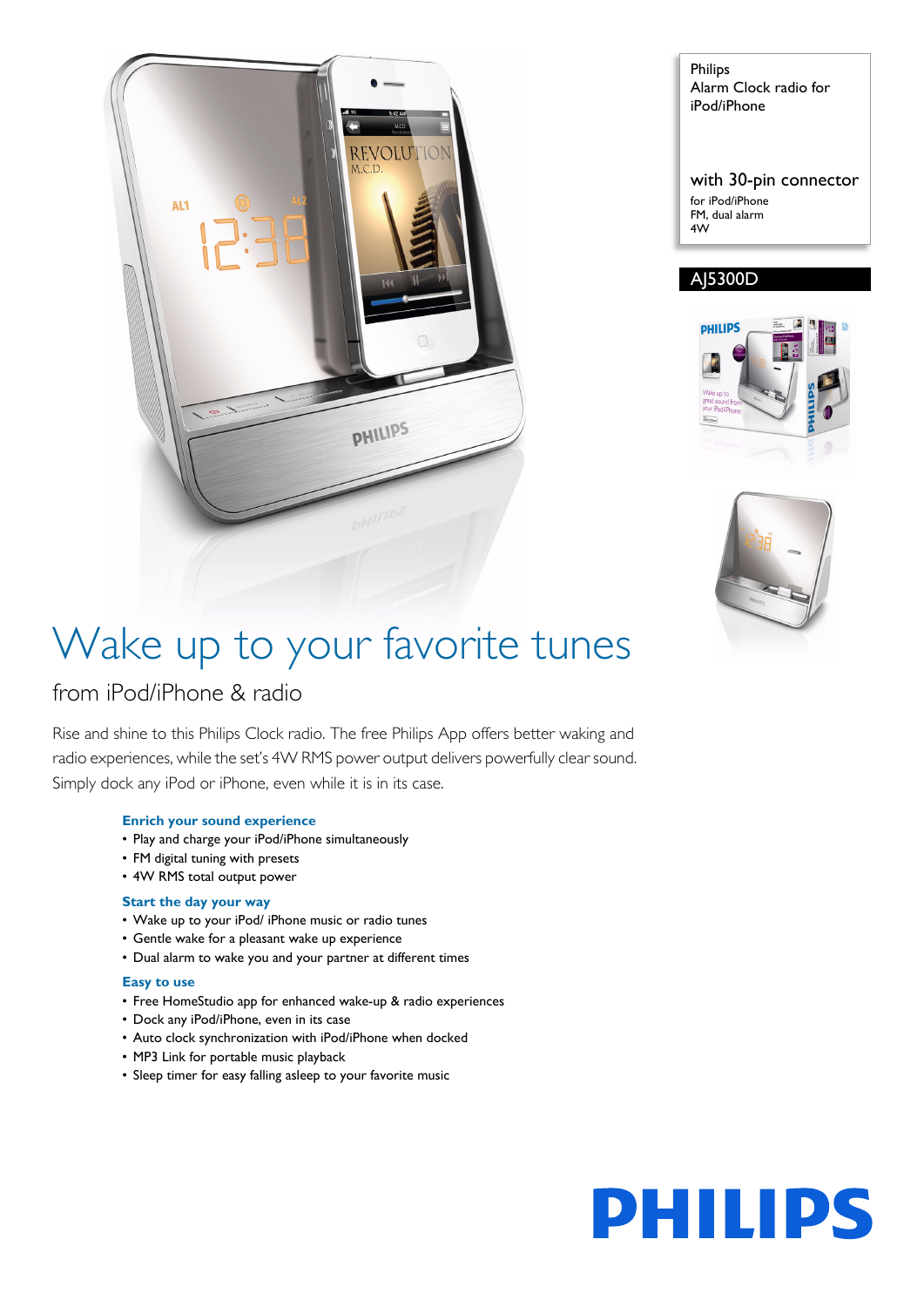## **Highlights**

### **Free HomeStudio app**



your portable device directly to the Docking entertainment system so you can listen to your favorite music in superb sound. It also charges your iPod/iPhone while it plays so you can enjoy your music and not have to worry about your portable player battery running out. The Docking entertainment system automatically charges your portable device while it is docked.

### **FM digital tuning with presets**



Digital FM radio offers you additional music options to your music collection on your Philips audio system. Simply tune into the station that you want to preset, press and hold the preset button to memorize the frequency. With preset radio stations that can be stored, you can quickly access your favorite radio station without having to manually tune the frequencies each time.

### **Auto clock synchronization**



When connect and dock, this docking system will automatically synchronize the clock with your iPod/iPhone within a few seconds. With this convenient feature, you do not need to set the time manually.

### **Dock iPod/iPhone in its case**



Smartly designed spring-loaded docking port effortlessly accommodates any iPod or iPhone, without special adaptors. What's more, it works even when most protective cases are on – just dock your iPod or iPhone as it is. Now you can truly have fuss-free enjoyment of your music.

There's no better way to wake up or listen to the radio than with the free Philips HomeStudio app. Simply download the app from the Apple App Store to enjoy a host of exciting features. Advanced alarm set up, for example, gives you greater flexibility in alarm settings - including alarm volume, duration, date and sound. You also get better user interface when you listen to the radio, with easy-to-use station preset functions.

### **Play & charge your iPod/iPhone**



Enjoy your favorite MP3 music while charging your iPod/iPhone! The dock lets you connect











 $\underbrace{\text{Made for}}$